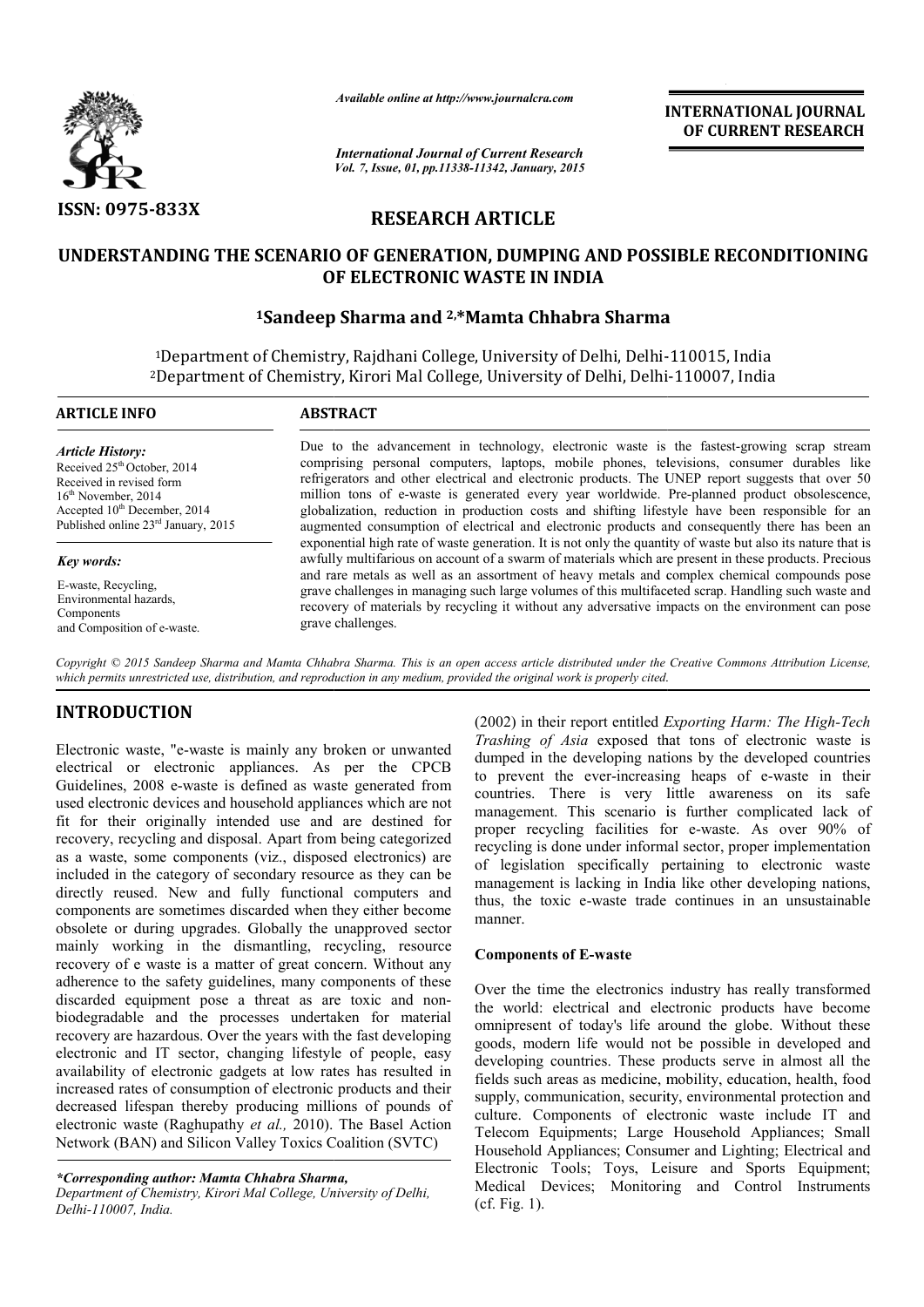



**Fig. 1. . E-waste generation in India (Source: MAIT 2003)**

#### **Composition of E-waste**

E-waste is much more lethal than other categories of wastes as electronic appliances contain thousands of components made of noxious and toxic chemicals and metals like lead, cadmium, chromium, mercury, polyvinyl chlorides (PVC) etc. Longstanding exposure to this stuff damages then ervous systems, kidney and bones, and the reproductive and endocrine systems, and many of them are carcinogenic and neurotoxic. Depending on the type of products, there is a wide variation in the composition of e-wastes generated. Large no. of metals the composition of e-wastes generated. Large no. of metals Including Iron (Fe), Copper (Cu), Aluminium (Al), Lead (Pb), Nickle (Ni) and Precious Metals Like Silver (Ag), Gold (Au) etc. are present in these wastes (Cui and Zhang Zhang, 2008) (Fig. 2,3).

#### **Indian scenario**

There is no clear data available in India about the quantity generated and disposed of each year and the resulting extent of environmental risk. The chosen practice to get rid of obsolete electronic stuffs in India is to get them in exchange from retailers on purchase of new items. 78% of all installed computers in India are estimated from the business sector (www.toxicslink.org 2003, 2004; Reena *et al.,* 2011). E-waste generated in few cities across the nation show an alarming generated in few cities across the nation show an alarming picture. Mumbai generates 11,000 tons of E-waste, Delhi9000 tons, Bangalore 8000 tons and Chennai 5000-6000 tons each year. lear data available in India about the quantity disposed of each year and the resulting extent of risk. The chosen practice to get rid of obsolete ffs in India is to get them in exchange from uurchase of new items. 78% of



**Fig. 2. Composition of metals for different e e-scrap samples (Jha** *et al.,* **2011)**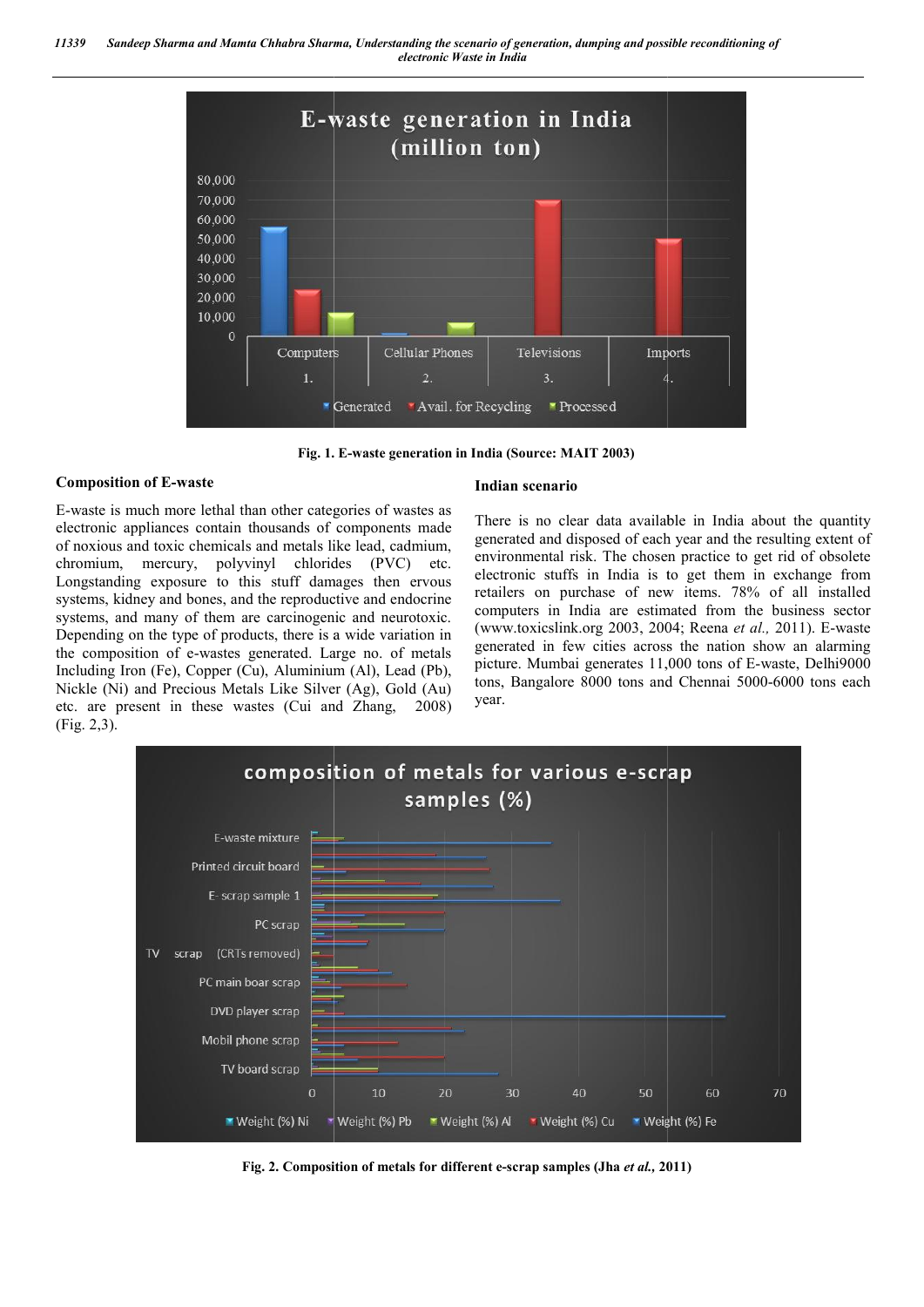

**Fig. 3. Composition of precious metals for different e e-scrap samples (Jha** *et al.,* **2011)**



**Fig. 4. E-waste generating top cities**



Fig. 5. E-waste Generating Top Ten States (Source: E-Waste Management in India- Consumer Voice, April 2009)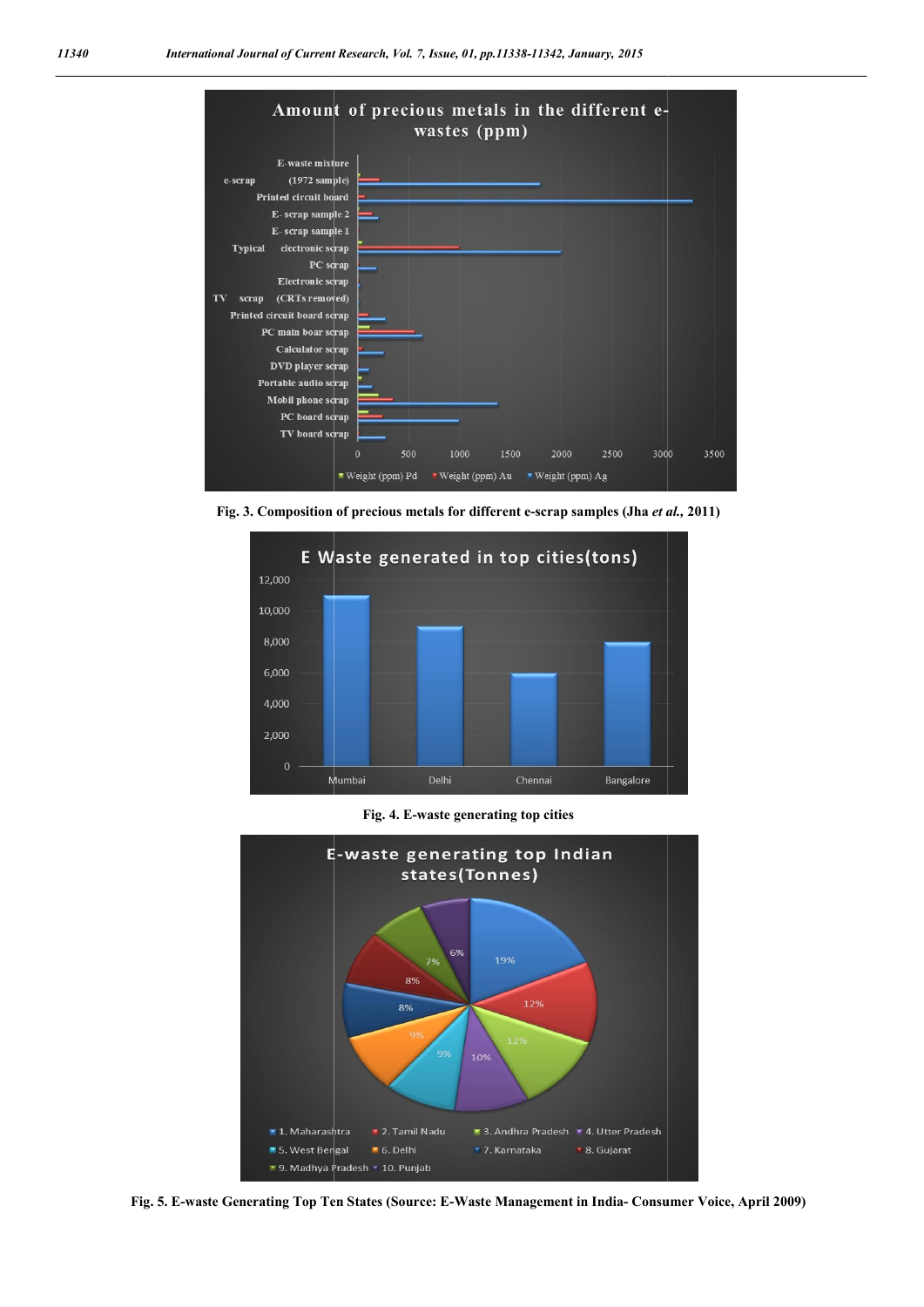Maharashtra State (including Mumbai city) alone produces 20270 tons of E-waste annually (Jha *et al.,*  2011). These figures have been shown through the pie chart (Fig. 4, 5)

#### **Correlation of E waste with the sales of electronic goods orrelation**

India is at a threshold with incredible growth in the electronics industry but at the same time it also faces the exponential growth of electronic waste. There are many reasons for this scenario which include rapid economic growth, urbanization, industrialization, increased consumerism etc. obsolescence of electronic products and the necessity for supporting upgrades multiplies the problem (Ahmed *et al.,*  2014) (Fig. 6, 7). High

#### **Recycling and environmental hazards ecycling hazards**

As is clear from the chemical analysis of different e-scrap it mainly comprises of toxic and hazardous elements which make their handling difficult thus there is requirement of implementation of sound collection and treatment processes. The apt handling of e-waste can both prevent serious their handling difficult thus there is requirement of implementation of sound collection and treatment processes.<br>The apt handling of e-waste can both prevent serious ecological damage and also recover valuable materials, especially precious metals. The recovering and reutilizing chain for e-waste is mainly divided into three main subsequent chain for e-waste is mainly divided into three main subsequent steps: (i) collection and assortment, (ii) sorting/dismantling and preprocessing which includes categorization, dismantling and mechanical treatment) and (iii) end processing. mechanical treatment) and (iii) end processing.



**Fig. 6. Sales of various electronic goods over the past five years**



**Fig. 7. Projected E waste generated annually**